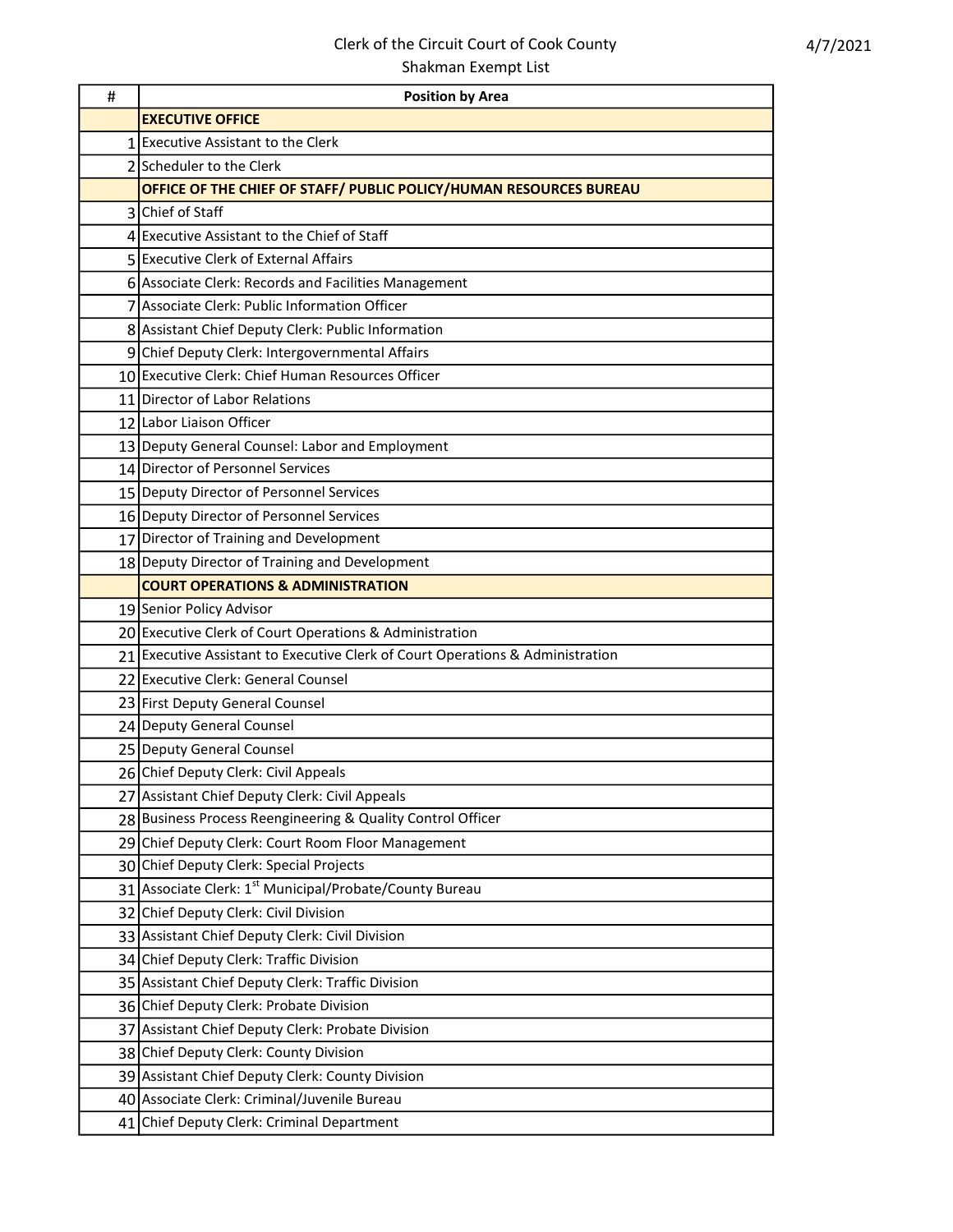| 42 Assistant Chief Deputy Clerk: Criminal Department                            |
|---------------------------------------------------------------------------------|
| 43 Assistant Chief Deputy Clerk: Domestic Violence Division                     |
| 44 Chief Deputy Clerk: Criminal Division                                        |
| 45 Assistant Chief Deputy Clerk: Criminal Division                              |
| 46 Chief Deputy Clerk: Child Protection & Juvenile Justice Division             |
| 47 Assistant Chief Deputy Clerk: Child Protection & Juvenile Justice Division   |
| 48 Associate Clerk: Family/Chancery/Law Bureau                                  |
| 49 Chief Deputy Clerk: Domestic Relations Division                              |
| 50 Assistant Chief Deputy Clerk: Domestic Relations Division                    |
| 51 Chief Deputy Clerk: Chancery Division                                        |
| 52 Assistant Chief Deputy Clerk: Chancery Division                              |
| 53 Chief Deputy Clerk: Law Division                                             |
| 54 Assistant Chief Deputy Clerk: Law Division                                   |
| 55 Associate Clerk: Suburban Bureau                                             |
| 56 Chief Deputy Clerk: District 2                                               |
| 57 Assistant Chief Deputy Clerk: District 2                                     |
| 58 Chief Deputy Clerk: District 3                                               |
| 59 Assistant Chief Deputy Clerk: District 3                                     |
| 60 Chief Deputy Clerk: District 4                                               |
| 61 Assistant Chief Deputy Clerk: District 4                                     |
| 62 Chief Deputy Clerk: District 5                                               |
| 63 Assistant Chief Deputy Clerk: District 5                                     |
| 64 Chief Deputy Clerk: District 6                                               |
| 65 Assistant Chief Deputy Clerk: District 6                                     |
| 66 Chief Deputy Clerk: Archives/Micrographics/Mailroom                          |
| 67 Chief Deputy Clerk: Records Center                                           |
| 68 Assistant Chief Deputy Clerk: Records Center                                 |
| <b>TECHNOLOGY &amp; INNOVATIONS BUREAU</b>                                      |
| 69 Executive Clerk: Chief Information Officer                                   |
| 70 Associate Clerk: Deputy Chief Information Officer of Infrastructure Services |
| 71 Chief Deputy Clerk: Network & Server Support/Desktop & Client Services       |
| 72 Associate Clerk: Deputy Chief Information Officer of Enterprise Systems      |
| 73 Chief Deputy Clerk: Systems & Application Services                           |
| 74 Chief Deputy Clerk: Web Services                                             |
| <b>FINANCE BUREAU</b>                                                           |
| 75 Executive Clerk: Chief Financial Officer                                     |
| 76 Assistant Comptroller                                                        |
| 77 Assistant Comptroller                                                        |
| 78 Chief Deputy Clerk: Payroll                                                  |
| 79 Assistant Chief Deputy Clerk: Payroll                                        |
| 80 Chief Deputy Clerk: Budget                                                   |
| 81 Chief Deputy Clerk: Procurement/Supply Room                                  |
| 82 Assistant Chief Deputy Clerk: Financial Planning & Control                   |
| OFFICE OF THE INSPECTOR GENERAL & INVESTIGATIONS                                |
| 83 Executive Clerk: Inspector General                                           |